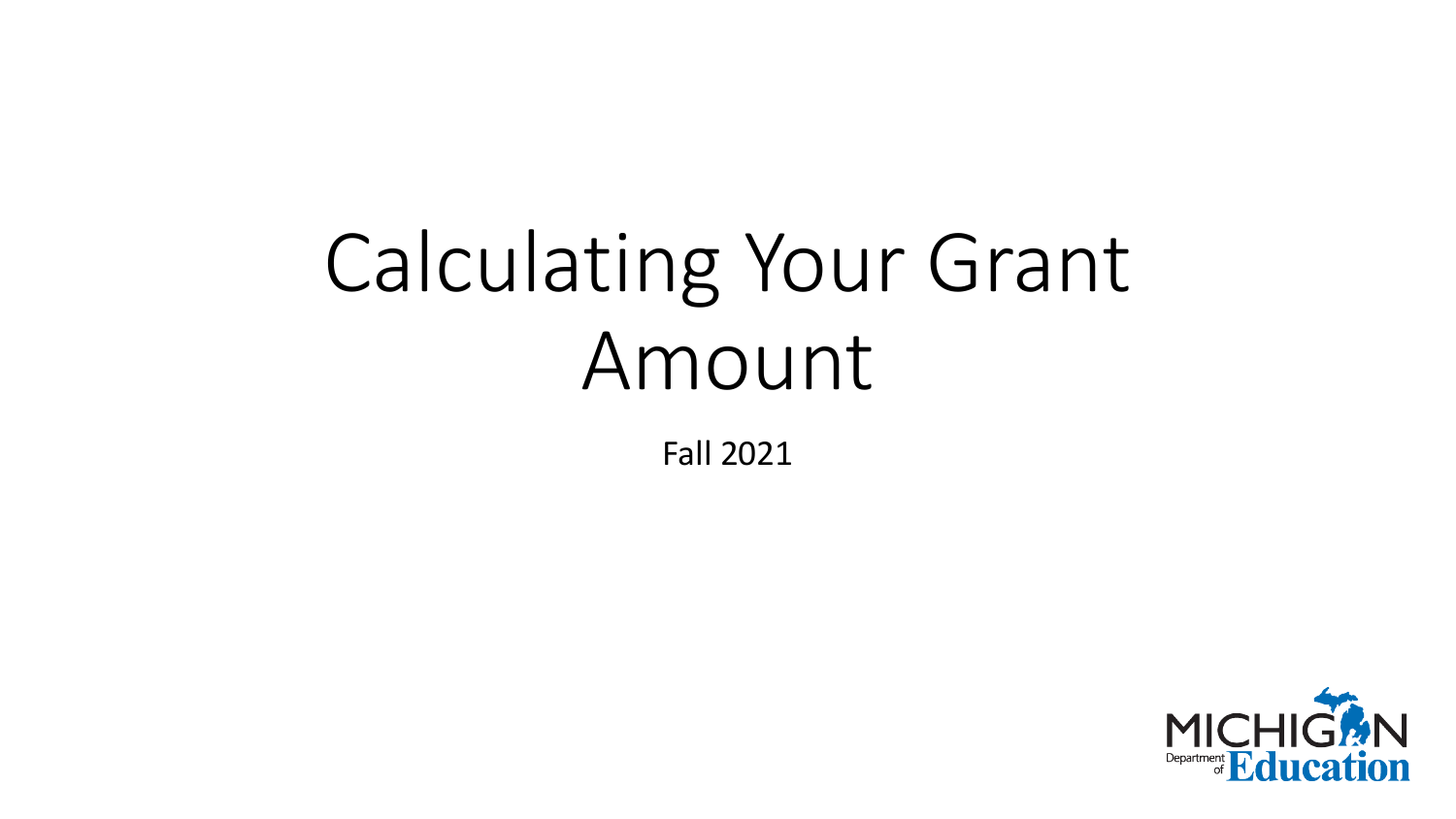#### Grant Formula: Overview

- All providers will receive a **base award**. Base awards will vary based on size of the program and provider type to recognize the universal need to stabilize child care and the variation in cost by site.
- Providers will also be eligible to receive **bonus payments** to reward and recognize sites that are helping the state address gaps in the child care system. Bonuses will be paid out in addition to the base award.

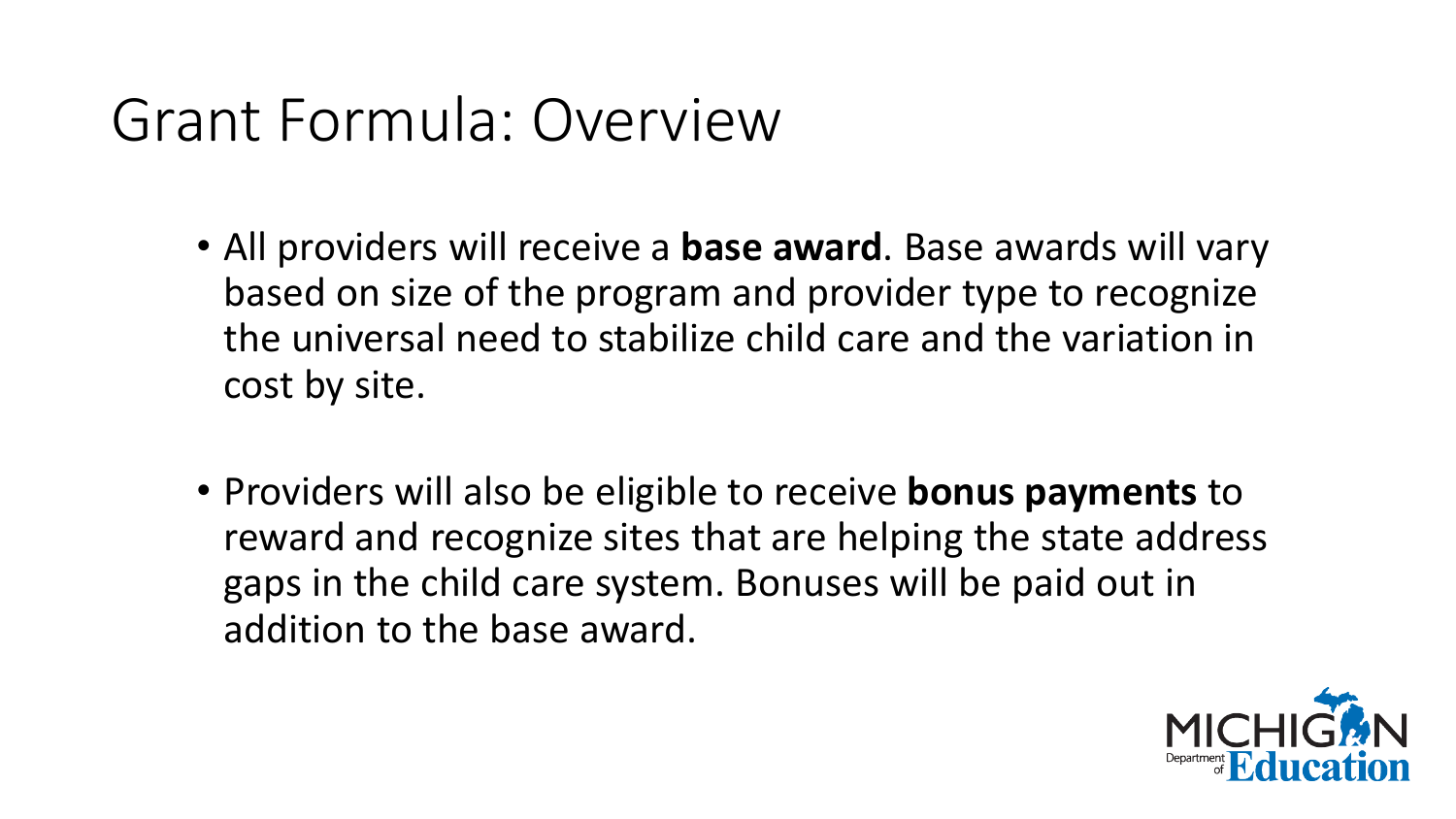#### **All eligible providers will receive:**

#### **Provider Type:**

- Centers: \$4,000
- Group home: \$3,000
- Family home: \$2,000

#### **Provider Size:**  Licensed capacity X \$650\*

\*Please note: This award is tentative and assumes that 100% of eligible child care providers apply. Final grant awards will be calculated based on the actual number of applicants. Your final award may be higher!

#### **SOME eligible providers will receive:**

**Caring for Infants and Toddlers:** Providers serving children 6 week to 30 months. (15% of the provider size award)

**Caring for Child Care Subsidy Children:** Providers serving children receiving the subsidy will receive a bonus (number of subsidy children x 30% of \$650\*)

**Non-Traditional Hour Bonus:** Providers that offer evening and weekend care (5% of the provider size award)

**Special Needs Bonus:** A child with a disability, as defined in section 602 of the Individuals with Disabilities Education Act (20 U.S.C. 1401); A child who is eligible for early intervention services under part C of the Individuals with Disabilities Education Act (20 U.S.C. 1431 et seq); A child who is less than 13 years of age and who is eligible for services under section 504 of the Rehabilitation Act of 1973 (29 U.S.C. 794) (5% of the provider size award)

**Quality Bonus:** Providers with a published rating in Great Start to Quality (5% of the provider size award)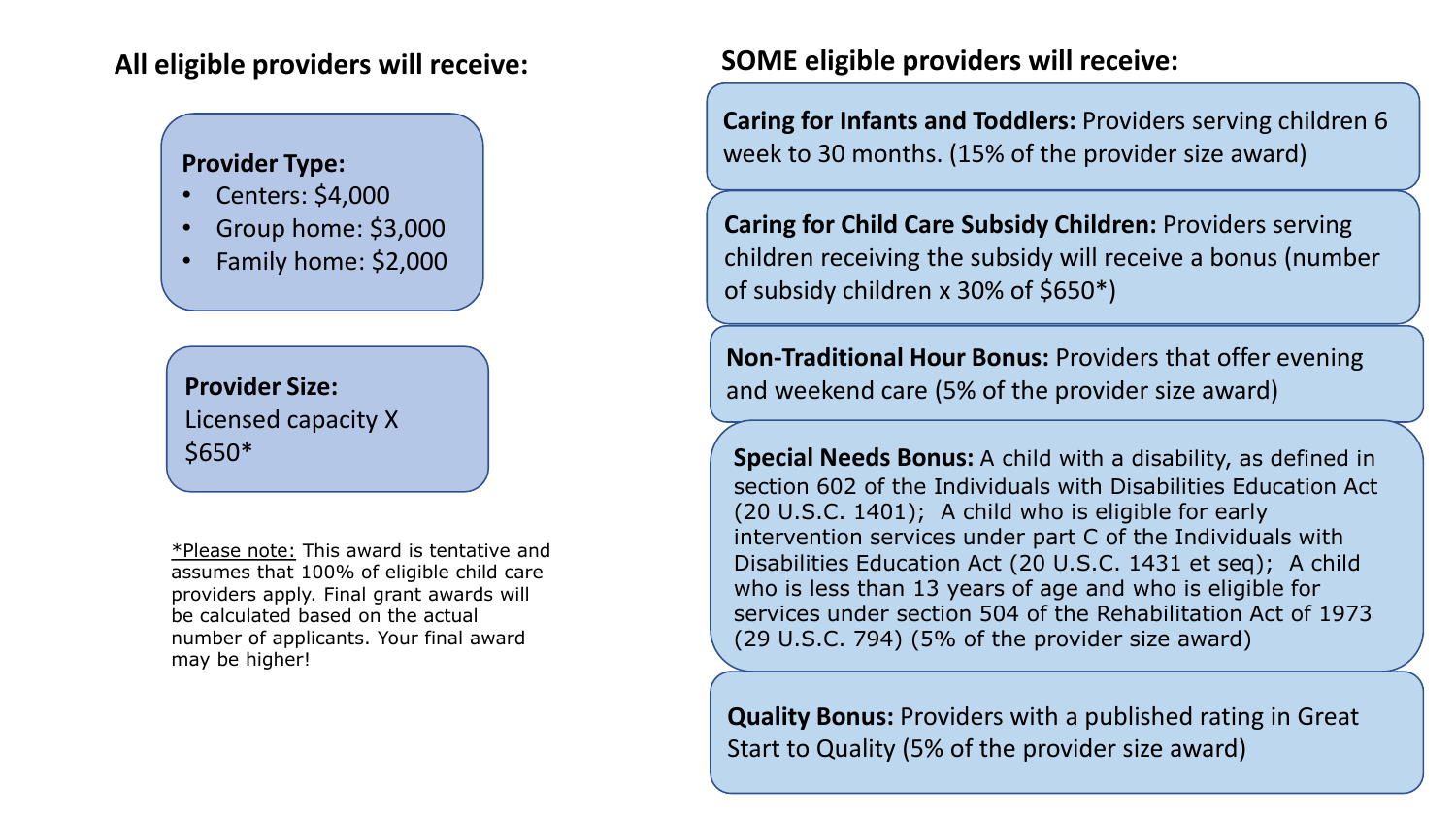## Center Example

| <b>Category</b>                                                            | <b>Value</b>                 | <b>Amount</b>            |
|----------------------------------------------------------------------------|------------------------------|--------------------------|
| <b>Licensed Capacity</b><br>$(45 \times $650)$                             | 45                           | \$29,250.00              |
| Program Type                                                               | Center                       | \$4,000.00               |
| I/T<br>$(529, 250 \times .15)$<br>Subsidy<br>$(5650 \times 15 \times .30)$ | Y<br>15                      | \$4,387.50<br>\$2,925.00 |
| <b>GSQ</b>                                                                 |                              |                          |
| $(529, 250 \times .05)$                                                    | Y                            | \$1,462.50               |
|                                                                            | <b>Total Amount of Grant</b> | \$42,025.00              |

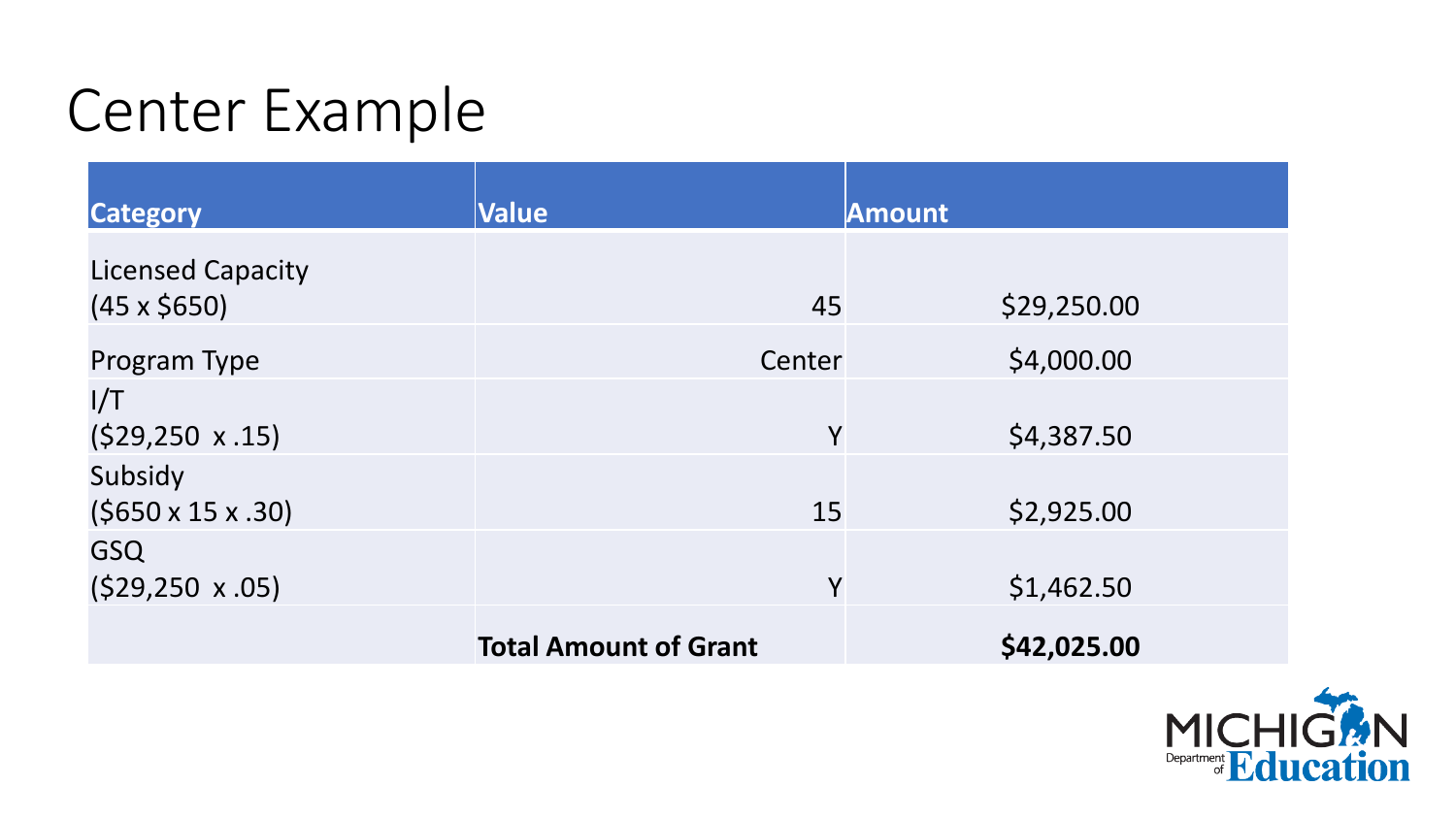### Center Example 2

| <b>Category</b>               | <b>Value</b>                 | Amount            |
|-------------------------------|------------------------------|-------------------|
| <b>Licensed Capacity</b>      |                              |                   |
| $(5650 \times 100)$           |                              | 100 \$65,000.00   |
| Program Type                  |                              | Center \$4,000.00 |
| 1/T                           |                              |                   |
| $($ \$65,000 x .15)           |                              | Y \$9,750.00      |
| Subsidy                       |                              |                   |
| $(5650 \times 50 \times .30)$ |                              | 50 \$9,750.00     |
| <b>GSQ</b>                    |                              |                   |
| $(565,000 \times .05)$        |                              | $Y$ \$3,250.00    |
| Non-trad                      |                              |                   |
| $(565,000 \times .05)$        |                              | Y \$3,250.00      |
| Special needs                 |                              |                   |
| $(565,000 \times .05)$        |                              | $Y$ \$3,250.00    |
|                               | <b>Total Amount of Grant</b> | \$98,250.00       |

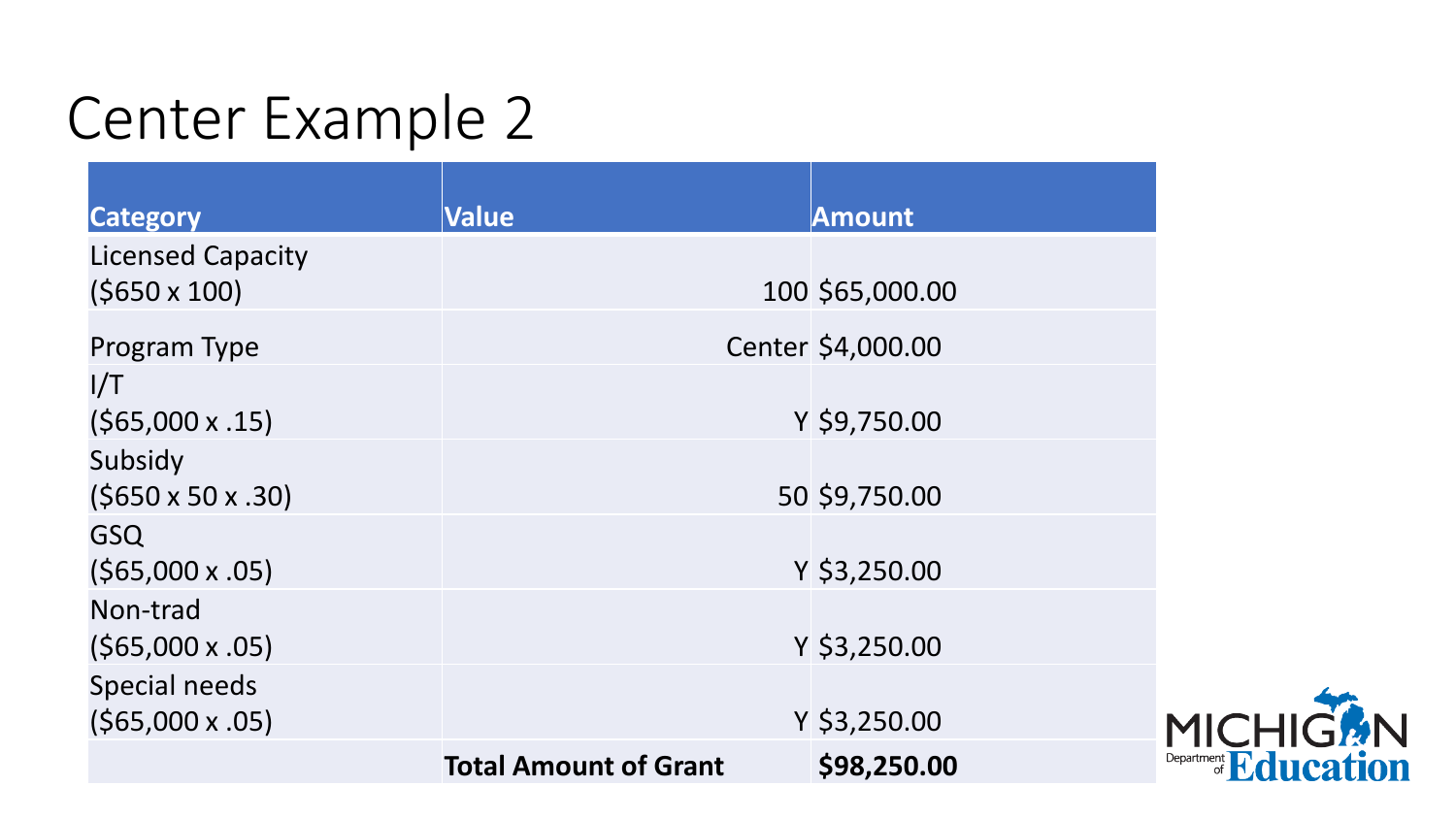#### Home Provider Example

| <b>Category</b>                     | <b>Value</b>                 | Amount                     |
|-------------------------------------|------------------------------|----------------------------|
| <b>Licensed Capacity</b>            |                              |                            |
| $(5650 \times 6)$                   |                              | $6$ \$3,900.00             |
| <b>Provider Type</b>                | Family Home \$2,000.00       |                            |
| I/T                                 |                              |                            |
| $(53,900 \times .15)$               |                              | Y \$585.00                 |
| Subsidy                             |                              |                            |
| $(5650 \times 6 \times .30)$        |                              | $6\frac{1}{2}$ , 1, 170.00 |
| <b>GSQ</b><br>$(53,900 \times .05)$ |                              | Y \$195.00                 |
|                                     |                              |                            |
|                                     | <b>Total Amount of Grant</b> | \$7,850.00                 |

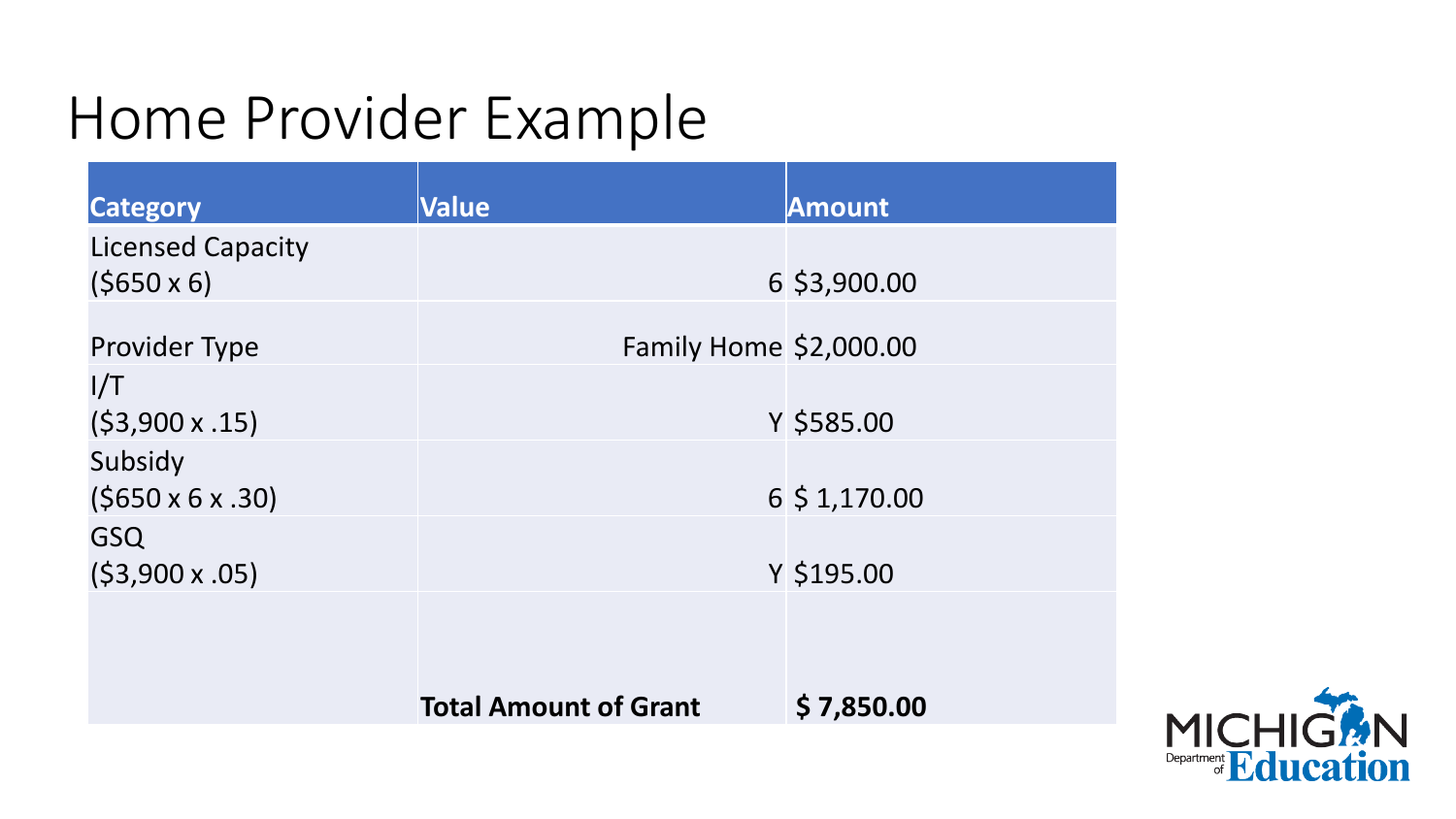### Home Provider Example 2

| <b>Category</b>               | <b>Value</b>                 | Amount        |
|-------------------------------|------------------------------|---------------|
| <b>Licensed Capacity</b>      |                              |               |
| $(5650 \times 12)$            |                              | 12 \$7,800.00 |
|                               | Group Home \$3,000.00        |               |
| I/T                           |                              |               |
| $(57,800 \times .15)$         |                              | Y \$1,170.00  |
| Subsidy                       |                              |               |
| $(5650 \times 12 \times .30)$ |                              | 12 \$2,340.00 |
| <b>GSQ</b>                    |                              |               |
| $(57,800 \times .05)$         |                              | Y \$390.00    |
| Non-trad                      |                              |               |
| $(57,800 \times .05)$         |                              | Y \$390.00    |
| <b>Special needs</b>          |                              |               |
| $(57,800 \times .05)$         |                              | Y \$390.00    |
|                               | <b>Total Amount of Grant</b> | \$15,480.00   |

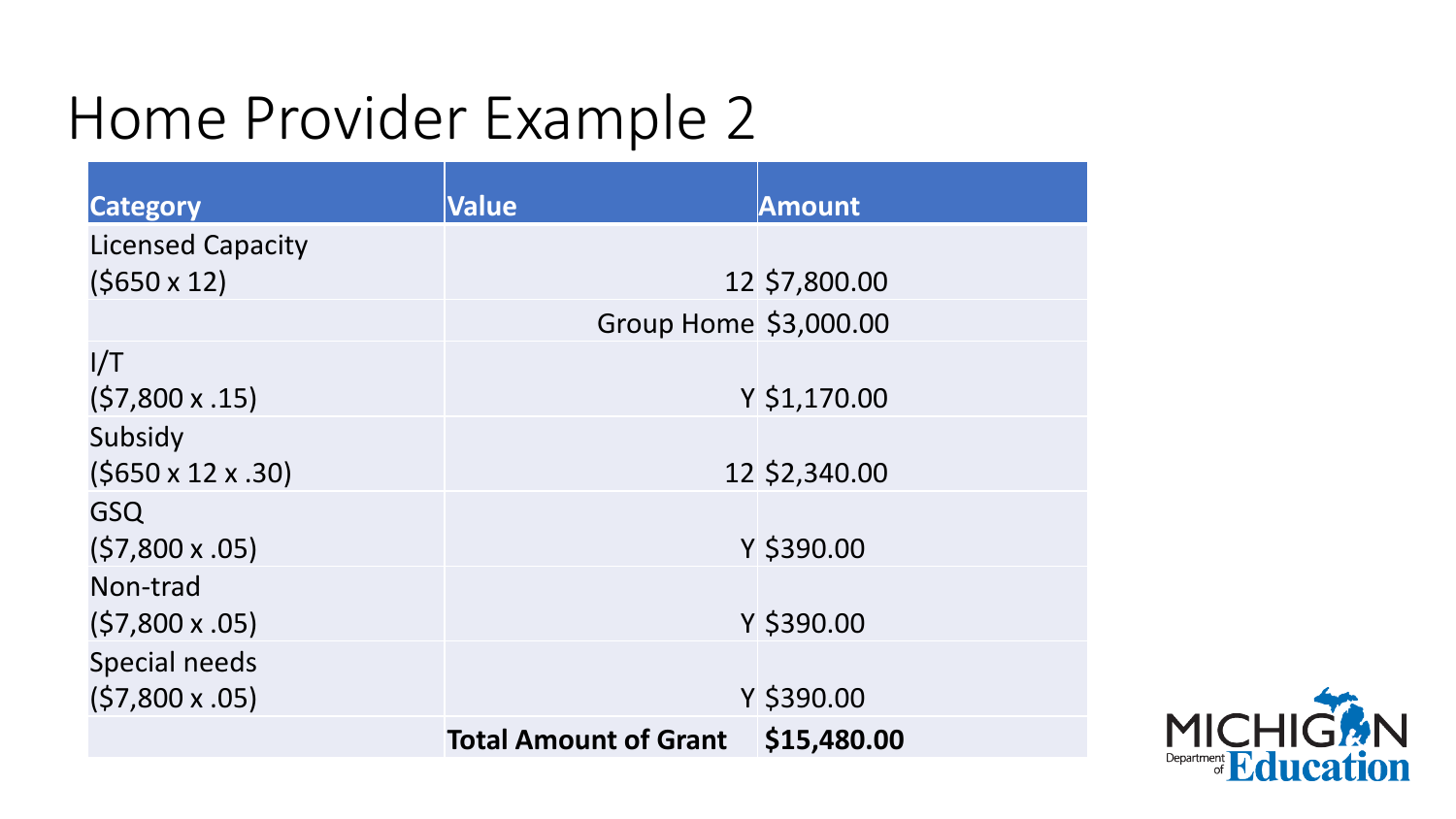#### Staff Bonus Payments

- To receive funds, providers will report the number of full time and part time staff on payroll the day they submit their application.
- To qualify, staff must provide direct child care services and/or administration, work at the child care facility, and be on payroll. Volunteers do not qualify for bonus payments.
- If you are a home provider, you should include yourself. Center Director's can also be included.
	- Full time:  $30 +$  hours weekly  $-$ -- \$1,000
	- Part time: less than 29 hours weekly ---- \$500
- Only count once if a staff members works in multiple locations.

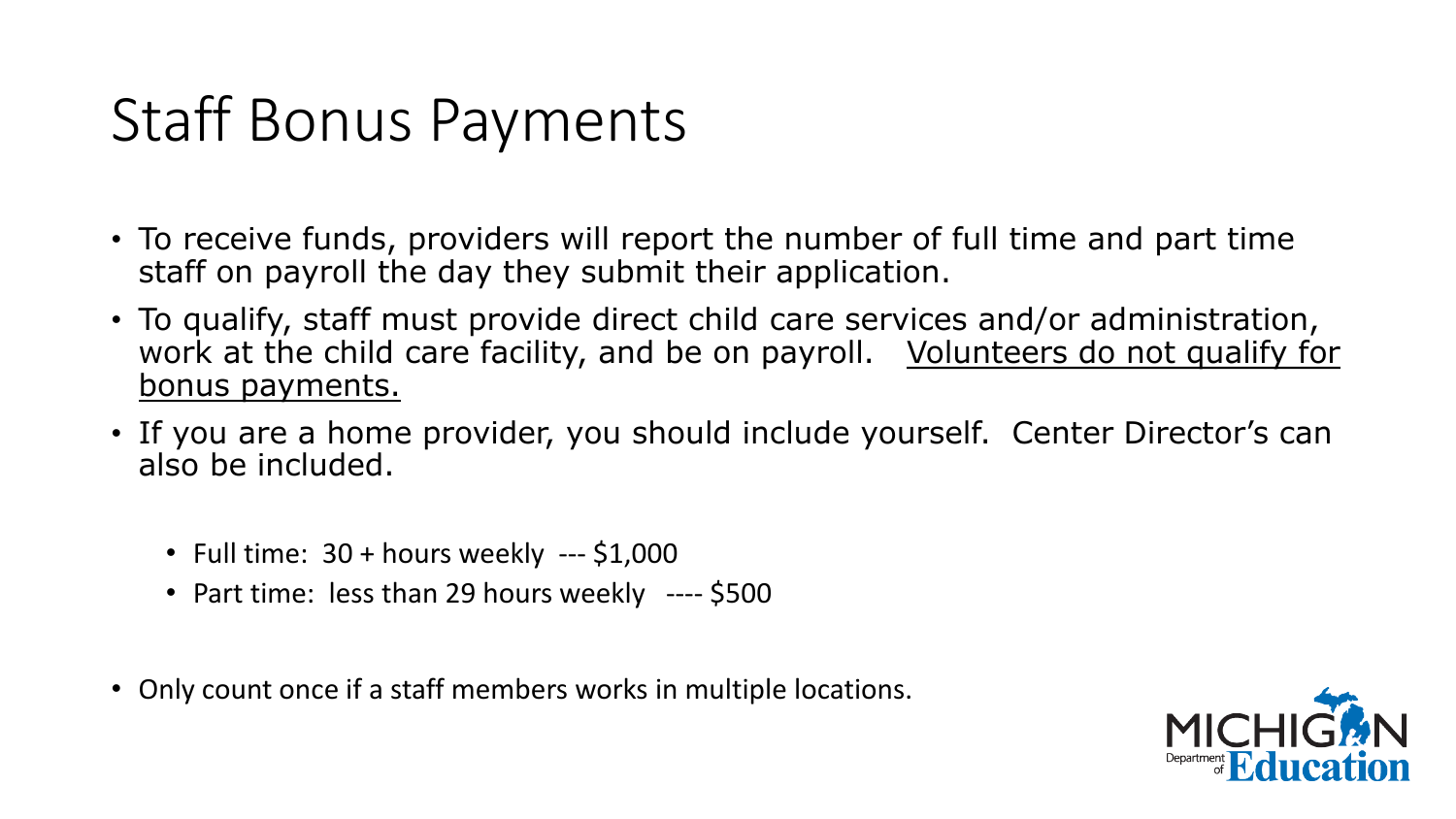### Staff Recruitment and Hiring Funds

- May request additional funding for recruitment/hiring bonuses for recruiting new staff.
- May request additional funds for Recruitment/sign on bonus
	- \$1,000 per new full time staff member
	- \$500 per new part time staff member
- Recruitment/sign on bonus funds must be used to provide additional wage, salary, employee benefits, or bonus compensation to new staff. Providers agree to return funds if it is determined that they did not use these funds to pay staff as described here.
- Vacancies should be current as of the provider's application date. Providers must assure they will hire staff and award sign on bonuses within six months of receiving. the funds.